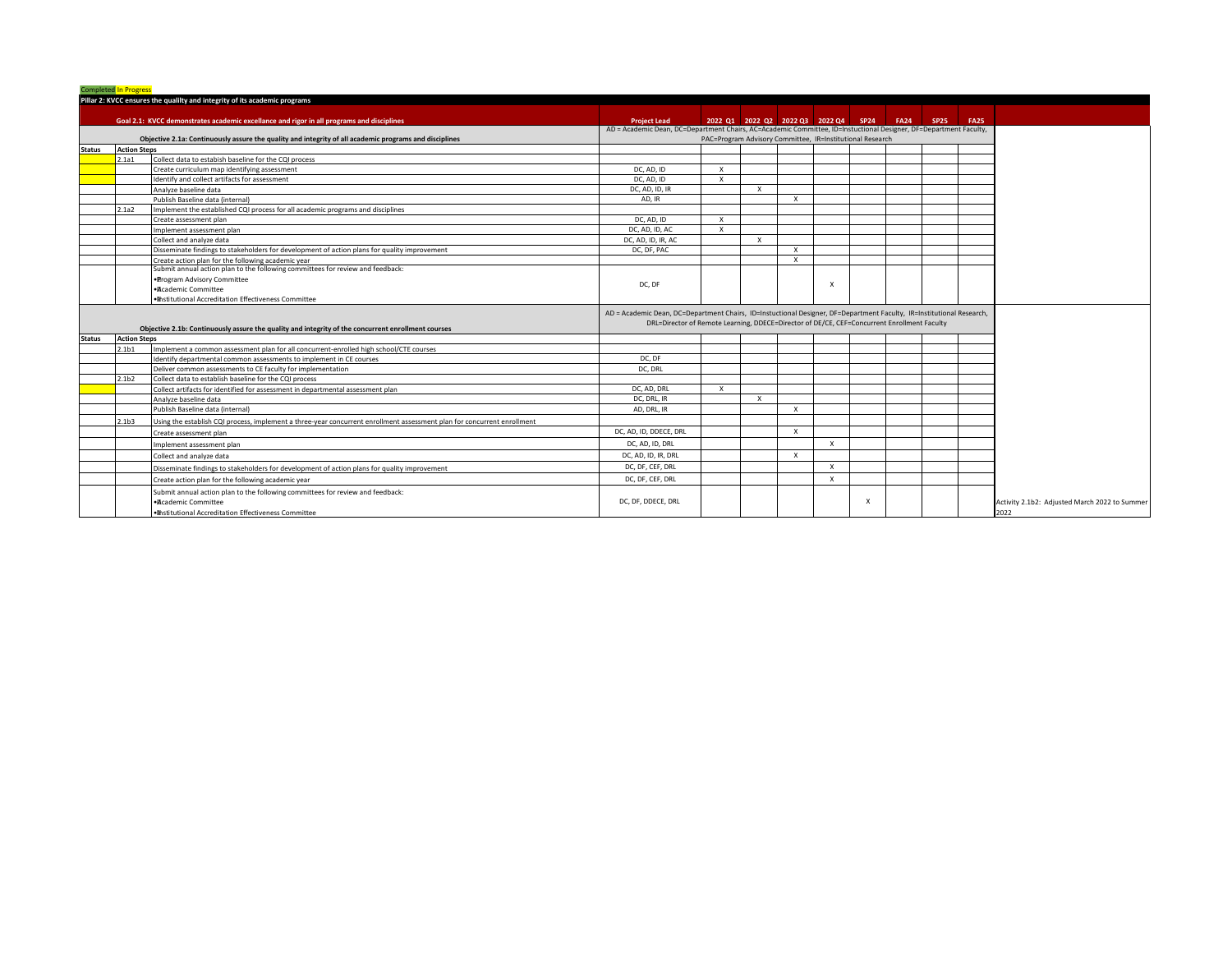|               |                     | Goal 2.1: KVCC demonstrates academic excellance and rigor in all programs and disciplines                                                                                                      | <b>Project Lead</b>                                                                                                                                                                                                          |              |                           |                           |              | 2022 Q1 2022 Q2 2022 Q3 2022 Q4 SP24 FA24 SP25 | <b>FA25</b> |
|---------------|---------------------|------------------------------------------------------------------------------------------------------------------------------------------------------------------------------------------------|------------------------------------------------------------------------------------------------------------------------------------------------------------------------------------------------------------------------------|--------------|---------------------------|---------------------------|--------------|------------------------------------------------|-------------|
|               |                     | Objective 2.1c: Continuously assure the quality and integrity of online and hybrid courses                                                                                                     | AD = Academic Dean, DC=Department Chairs, ID=Instuctional Designer, DF=Department Faculty, IR=Institutional Research,<br>DRL=Director of Remote Learning, TLS =Teaching, Learning & Scholarship Committee, FS=Faculty Senate |              |                           |                           |              |                                                |             |
| <b>Status</b> | <b>Action Steps</b> |                                                                                                                                                                                                |                                                                                                                                                                                                                              |              |                           |                           |              |                                                |             |
|               | 2.1c1               | Implement a plan of assessment to assure the quality and integrity of online and hybrid courses to meet MCCS standards                                                                         |                                                                                                                                                                                                                              |              |                           |                           |              |                                                |             |
|               |                     | Create assessment plan                                                                                                                                                                         | DC, AD, ID, DRL, AC                                                                                                                                                                                                          | $\mathsf{x}$ |                           |                           |              |                                                |             |
|               |                     | Implement assessment plan                                                                                                                                                                      | DC, AD, ID, DRL                                                                                                                                                                                                              | $\times$     |                           |                           |              |                                                |             |
|               |                     | Collect and analyze data                                                                                                                                                                       | DC, DF, AD, ID, IR, AC                                                                                                                                                                                                       |              | $\boldsymbol{\mathsf{x}}$ |                           |              |                                                |             |
|               |                     | Disseminate findings to stakeholders for development of action plans for quality improvement                                                                                                   | DRL, ID                                                                                                                                                                                                                      |              |                           | $\boldsymbol{\mathsf{x}}$ |              |                                                |             |
|               |                     | Create action plan for the following academic year                                                                                                                                             | DC, DF, ID, IR, AC                                                                                                                                                                                                           |              |                           | $\mathbf{x}$              |              |                                                |             |
|               |                     | Submit annual action plan to the following committees for review and feedback:<br>. Program Advisory Committee<br>·Academic Committee<br>· Institutional Accreditation Effectiveness Committee | DC, DF                                                                                                                                                                                                                       |              |                           |                           |              |                                                |             |
|               | 2.1c2               | Design and implement an LMS orientation course to ensure that students can maximize remote learning opportunities                                                                              |                                                                                                                                                                                                                              |              |                           |                           |              |                                                |             |
|               |                     | Create the LMS orientation course for faculty                                                                                                                                                  | ID, DRL                                                                                                                                                                                                                      |              |                           | $\mathsf{x}$              |              |                                                |             |
|               |                     | Enroll faculty in training                                                                                                                                                                     | ID, DRL                                                                                                                                                                                                                      |              |                           |                           | $\mathbf{x}$ |                                                |             |
|               | 2.1c3               | Design and implement a faculty professional development program for online instruction so that KVCC faculty are prepared to deliver the<br>highest quality remote instruction to all students  |                                                                                                                                                                                                                              |              |                           |                           |              |                                                |             |
|               |                     | Identify faculty development needs                                                                                                                                                             | ID, DRL, TLS, FS                                                                                                                                                                                                             |              |                           |                           |              |                                                |             |
|               |                     | Create an annual calendar of professional development offerings to enhance online instruction                                                                                                  | ID, DRL                                                                                                                                                                                                                      |              |                           |                           |              |                                                |             |
|               |                     | Deliver the professional development offerings                                                                                                                                                 | ID                                                                                                                                                                                                                           |              |                           |                           |              |                                                |             |
|               |                     | Assess the impact of the professional development offerings                                                                                                                                    |                                                                                                                                                                                                                              |              |                           |                           |              |                                                |             |
|               |                     | Submit annual action plan to the following committees for review and feedback:<br>. Teaching Learning and Scholarship Committee<br>. Faculty Senate                                            |                                                                                                                                                                                                                              |              |                           |                           |              |                                                |             |
|               | 2.1c4               | The college will develop and implement multiple strategies for student authentication in online courses                                                                                        |                                                                                                                                                                                                                              |              |                           |                           |              |                                                |             |
|               |                     | Collect baseline data                                                                                                                                                                          | ID                                                                                                                                                                                                                           |              |                           |                           |              |                                                |             |